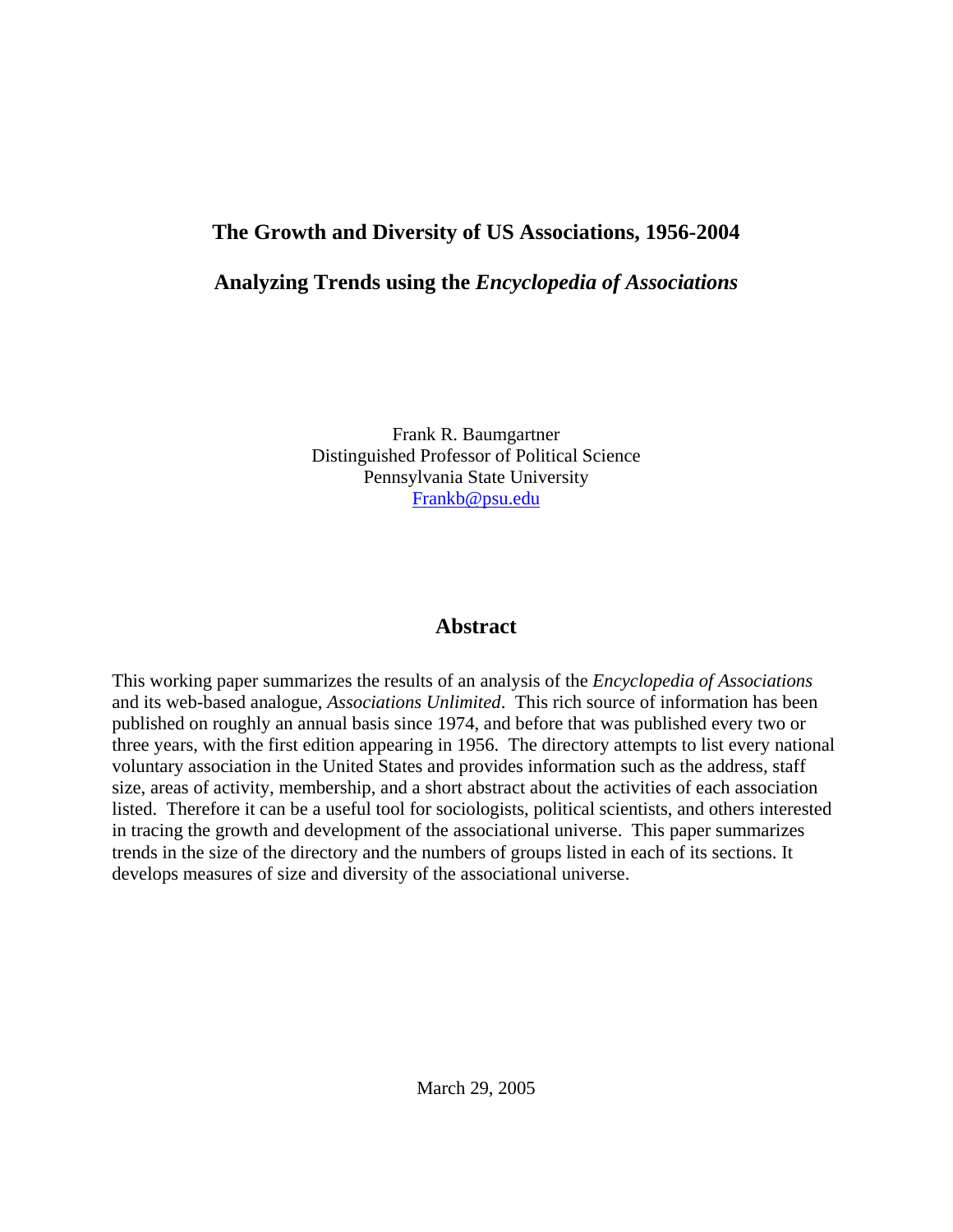$\overline{a}$ 

## **The** *Encyclopedia of Associations*

Since 1956, Gale Research, later Thomson/Gale, has published a printed volume entitled the *Encyclopedia of Associations*. 1 The database on which the book is based also serves as a webbased research tool available through libraries and entitled *Associations Unlimited*. While not originally designed with the idea of dynamic analysis in mind, the accumulated volumes of the *EA* in fact allow a researcher considerable opportunity for analyzing trends over time. The purpose of this paper is to assess the value of the *EA* for trend-based analyses and to derive some measures of the overall size and diversity of the US associational universe. First, I discuss the method used to develop the estimates, then I provide an overview of the organization and changes made to the *EA* over the years, especially in the earliest editions. This makes clear that the directory can be used to analyze trends over time as its organizational structure has been very consistent. I then present estimates of size and diversity of the organizations listed.

The numbers and analyses reported here are simply counts of the numbers of associations listed in each volume of the *EA*, broken down by section. Each volume is divided into approximately 20 sections, analogous to chapters in a book. So trade associations, agricultural groups, health care associations, Greek letter societies, fan clubs, public affairs organizations, and other types of groups are all listed in a section devoted only to them. By counting the number of organizations listed in each section, I provide a simple way of measuring the sizes of these sections and therefore also of the size and diversity of the entire associational universe. Analysis is limited to national organizations of the United States.

For the most part, counting the associations listed in each section is completely straightforward. Forty editions of the *EA* have been published from 1956 to 2003. From the  $9<sup>th</sup>$  edition (1975) onwards, each association has been listed with a sequential identification number. Noting the first and last ID numbers in each section provides a rapid method of counting the number of groups in each section. For the first 8 editions, however, no such ID number is available; groups are simply listed on a page with no ID number that could be used as a counter. For these editions, I estimated the number of entries based on the number of pages in each section. In order to get the estimate of the number of entries per page, I first used the  $10<sup>th</sup>$  edition, simply counting both the pages and the entries in each section. This yielded an estimate of about 11.46 entries per page. There was considerable variation around this average, however, with the sections ranging from fewer than 10 entries per page to over 15. While this would work for a rough estimate, it is quite rough. The differences between my estimated numbers for entries in each section and the actual numbers were generally low but four of the 17 sections were off by 15 to 23 percent; quite substantial numbers in this context. Subsequent to this first rough estimate, an assistant read through each volume from numbers 1 through 8 and made a separate estimate for each section based on ten randomly selected pages (or five pages if there were fewer than 10 pages in the section). This analysis showed that there were even more substantial

<sup>&</sup>lt;sup>1</sup> This material is based upon work supported by the National Science Foundation under Grant No. SBR–0111611. Any opinions, findings, and conclusions or recommendations expressed in this material are those of the author and do not necessarily reflect the views of the National Science Foundation.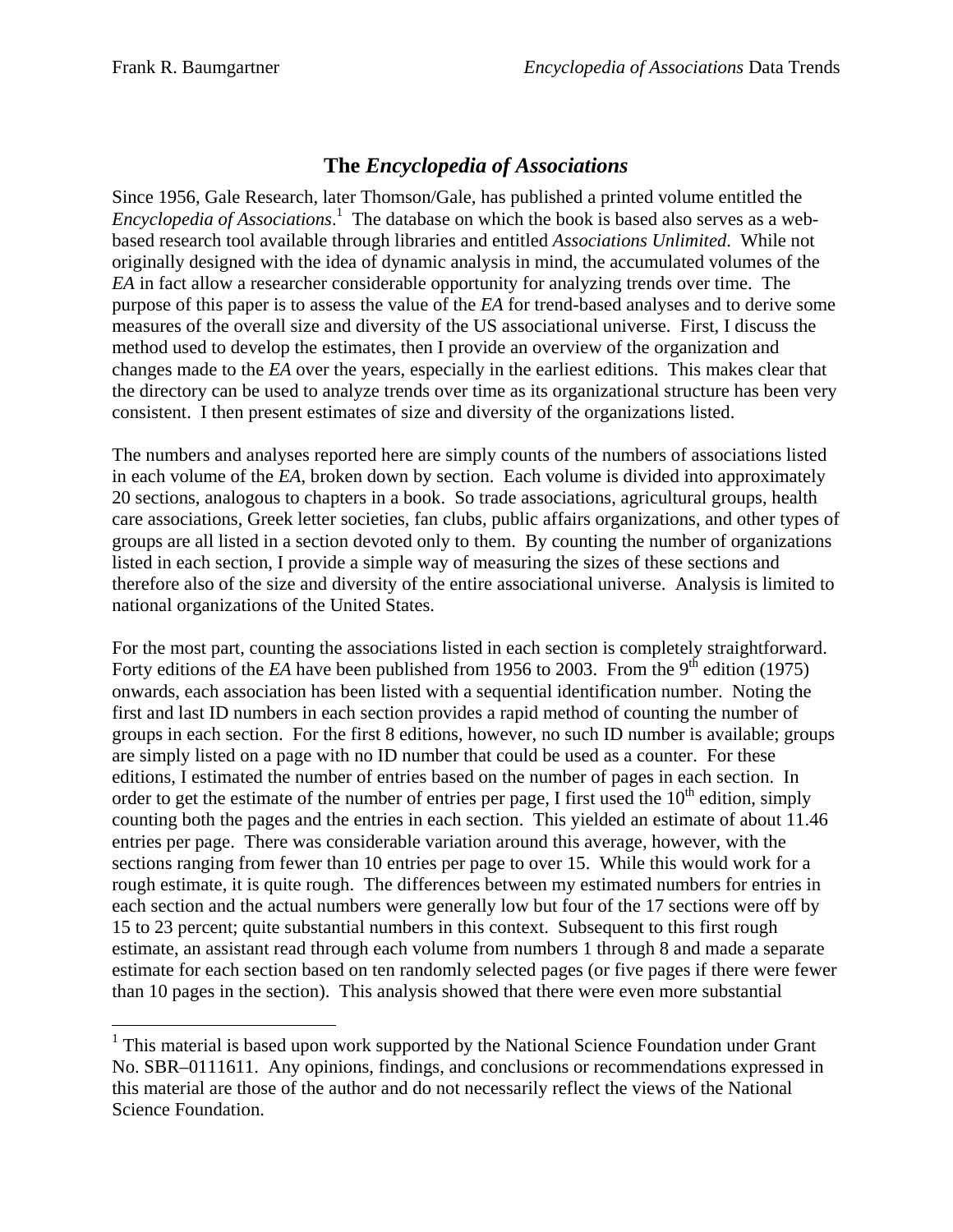differences in the numbers of entries listed on each page across the sections. This was because some types of groups typically were listed with very short entries (e.g., Chambers of Commerce, where there is little need to provide detailed information about what they do) and others were listed with a longer description of their activities. In any case, this separate estimate of each section across the first eight editions of the *EA* provided a mean estimate of 13.2 groups listed per page with a minimum of 7, a maximum of 57, and a standard deviation of 8.2. So there was quite substantial variation here, and the separate estimates, which were quite time consuming to collect, are much more accurate than earlier efforts. $<sup>2</sup>$ </sup>

What follows, then, is an analysis of the numbers of groups per section in the 40 editions in the *EA* starting in 1956. For editions 1 through 8, these are estimates based on the numbers of pages in each section and the average number of groups listed on each page.<sup>3</sup> For editions 9 through 40, they are actual counts.

In this paper, my focus is on overall numbers of groups listed per year. Each entry in the *Encyclopedia* is not updated each year. While the compilers of the *Encyclopedia* attempt to update it regularly, not every organization sends in new information each year. Information from year 1 is retained in year 2 if no new information is found, and updated only in that year when new information is received or found through an active search of web sites, for example. Thus, in analyzing information concerning individual organizations over time, since it does not appear that most organizations update their information annually, the information reflected in the *EA* is likely to overestimate somewhat the inertia in various organizational processes. Looking at individual records over time shows that many remain fixed for many years then shift to another set of values in one year, where they remain again for several years. Of course, some individual organizations update their information more often than others. In any case, these individuallevel processes should not, on average, affect the overall trends which are my focus in this paper.

### **Background**

The *Encyclopedia of Associations* first appeared in 1956.<sup>4</sup> It was designed to be a directory of trade associations. The first edition listed almost 5,000 associations, broken down as follows:

<sup>&</sup>lt;sup>2</sup> In an earlier estimate, I used a single estimate of about 11 entries per page and adjusted it only where my assistant noted that there were "clear" or "obvious" differences from this average. Thanks to Beth Leech, these more accurate data were collected. Overall numbers for the annual totals do not differ much from the earlier estimates, but many of the individual sections do.<br><sup>3</sup> Specifically, these section estimates equal the number of pages in the section times the average number of entries per page plus the actual count of the number of groups listed on the last page of the section.

<sup>&</sup>lt;sup>4</sup> This paper is part of the Policy Agendas Project (www.policyagendas.org). As such, I appreciate the comments and feedback of my collaborator on the larger project, Bryan Jones. Similarly, John McCarthy has worked closely with me in the development of this project, and Beth Leech has been involved over the years as well. The National Science Foundation supported aspects of this project through grant # SBR–0111611. Daniel Jones-White, Andrew Martin, Jonathan Schrier, and Beth Leech all helped collect some of the data on which this paper is based. Finally thanks to Jennifer Bernardelli of Thomson/Gale Research for helping me be in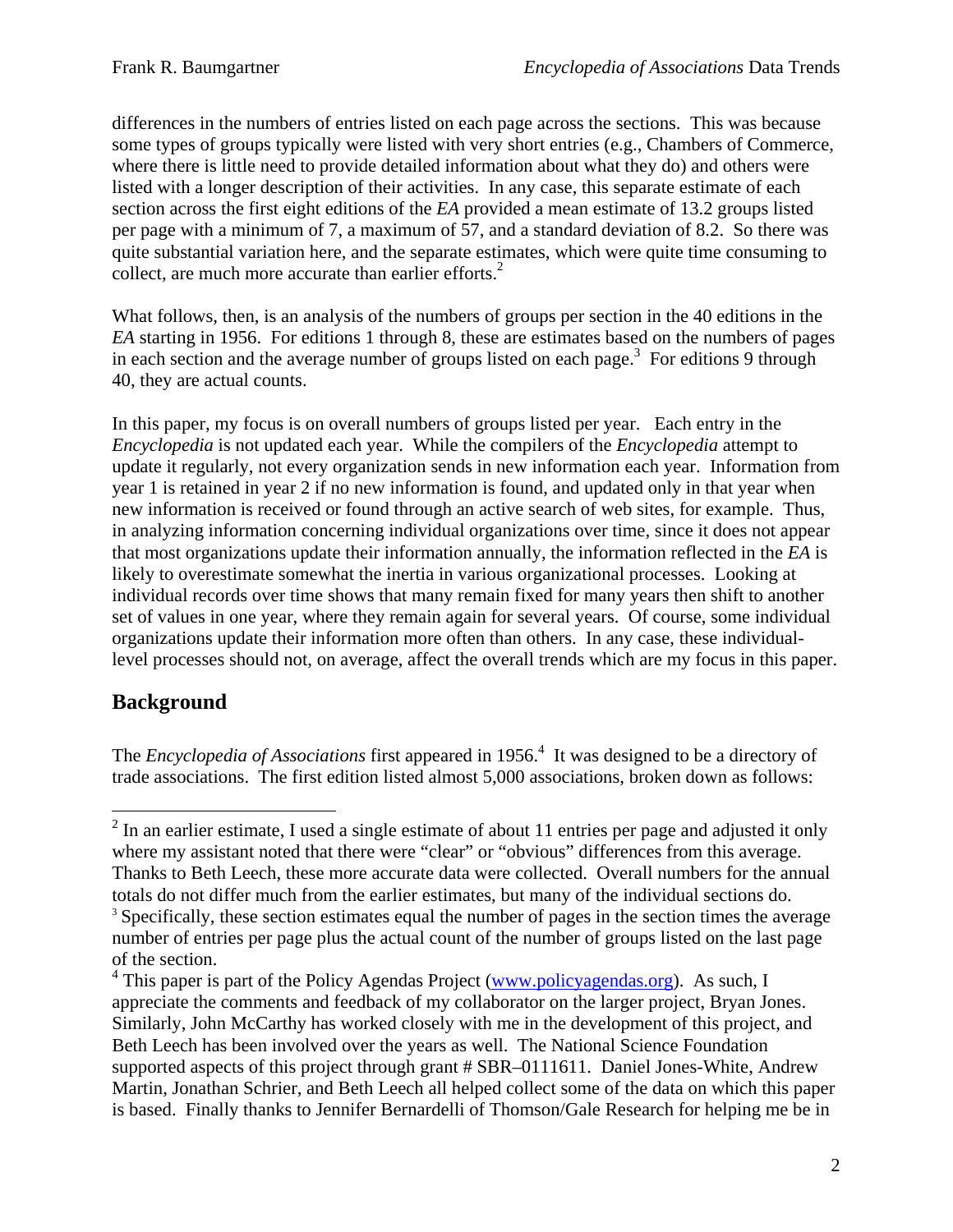- 1,850 Trade, Business, Agriculture and Government Organizations
	- 255 Scientific and Engineering Associations
	- 490 Educational and Social Welfare Associations
	- 236 Medical and Health Associations
	- 281 General Associations
	- 89 National/ International Chambers of Commerce
- 1,444 State/ Local Chambers of Commerce
- 4,645 Total
- 3,201 Total not counting state and local chambers of commerce

The Second Edition appeared in 1959. It used a much more complete set of sections, as follows. With only a few changes, this set of sections remained relatively constant in future editions of the book. Therefore we can trace simply the number of groups in each section to get a sense of the relative growth in the numbers of organizations of each time over time. Groups listed in the second edition:

- 2,215 Trade Business Commercial Organizations
	- 336 Agricultural Organizations and Commodity Exchanges
	- 158 Governmental, Public Administration, Military and Legal Organizations
	- 300 Science, Engineering and Technical Organizations
	- 545 Educational and Cultural Organizations
	- 241 Social Welfare Organizations
	- 442 Health and Medical Organizations
	- 117 Public Affairs Organizations
	- 123 Fraternal Organizations
	- 211 Foreign Interest, Nationality and Ethnic Organizations
	- 291 Religious Organizations
	- 86 Horticulture Organizations
	- 108 Veterans' and Patriotic Organizations
	- 99 Hobby and Avocational Organizations
	- 126 Athletic Organizations
	- 106 General Organizations (not elsewhere classified)
	- 225 Labor Unions
	- 99 National/International/Bi-National Chambers of Commerce
- 2,587 State/Local Chambers of Commerce
- 312 Greek Letter Societies
	- 63 Received too late to be listed
- 8,790 Total

 $\overline{a}$ 

6,140 Total not counting state and local chambers of commerce or those received too late to be listed.

touch with the team of researchers at Thomson/Gale who actually put together the data in the annual volumes which I analyze here.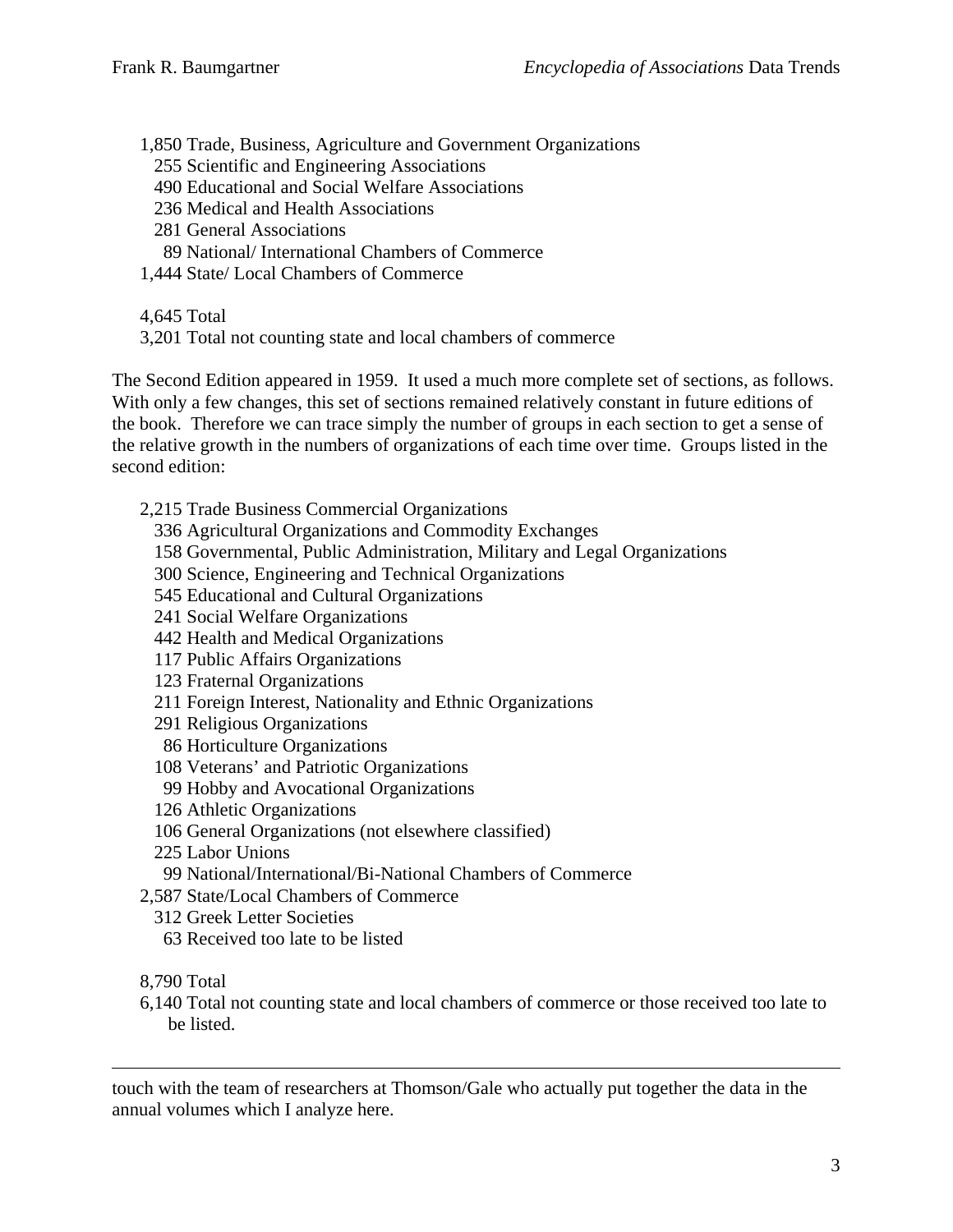Roughly this same format for listing organizations was used in future editions. Important adjustments included the following:

- State and Local Chambers of Commerce were discontinued after the  $4<sup>th</sup>$  edition.
- Education and Cultural Organizations were given separate sections beginning in the  $8<sup>th</sup>$ .
- Horticultural organizations were no longer listed in a separate section after the  $7<sup>th</sup>$ .
- There was no longer a section called "general organizations" for those groups not listed elsewhere after the  $7<sup>th</sup>$ .
- A new section called "Fan Clubs" was included for the first time in 1987, with the  $22<sup>nd</sup>$ edition.
- The  $5<sup>th</sup>$  through  $8<sup>th</sup>$  editions listed sometimes several thousand organizations as "inactive" or defunct." Earlier and later editions did not include this listing.
- The  $2<sup>nd</sup>$  through  $4<sup>th</sup>$  editions included small numbers of groups "received too late to classify." Later editions did not include such a section.

Forty editions of the *EA* appeared between 1956 and 2003. For the first eight editions, publication was on a periodic basis, as follows: 1956, 1959, 1961, 1964, 1968, 1970, 1972, and 1974 ( $8<sup>th</sup>$  edition). Since 1974, the volumes have appeared annually. However, in three years (1979, 1999, and 2001), two volumes appeared bearing the same copyright date. In the analyses that follow, these have been treated as having been published in 1999.33 and 1999.67, etc. Finally, note that the copyright date does not always correspond to the date on the spine and cover of the book, which is often for a subsequent year (that is, the volume published with copyright of 2003 may advertise on its cover that it is the "2005" edition. In any case, with some care, we can trace the growth of the group system over time using this data source. Considering the time it takes for the editors of the directory to update their information and the lack of annual updating for each group in any case, dates are not likely to be entirely precise. But we can confidently aggregate track trends over time using this data source.

# **Trends over Time**

### *Overall Numbers*

Figure 1 shows the total number of national groups listed over time.<sup>5</sup>

(Insert Figure 1 about here)

The apparent rapid growth of the associational universe in the earliest years of the figure can probably be partially attributed to greater completeness of coverage by the compilers of the *Encyclopedia* though it also certainly reflects real growth in the underlying trend as well*.* Still, it stands to reason that the earliest editions would be increasingly accurate, especially in the areas beyond trade associations (the original focus of compilers of the directory). By the  $5<sup>th</sup>$  edition, published in 1968, the directory included over 10,000 associations and the number of groups listed changed very little between the  $5<sup>th</sup>$  and  $6<sup>th</sup>$  editions, suggesting that fewer previously

<sup>&</sup>lt;sup>5</sup>The figure excludes state and local chambers of commerce, which were listed only in the early editions.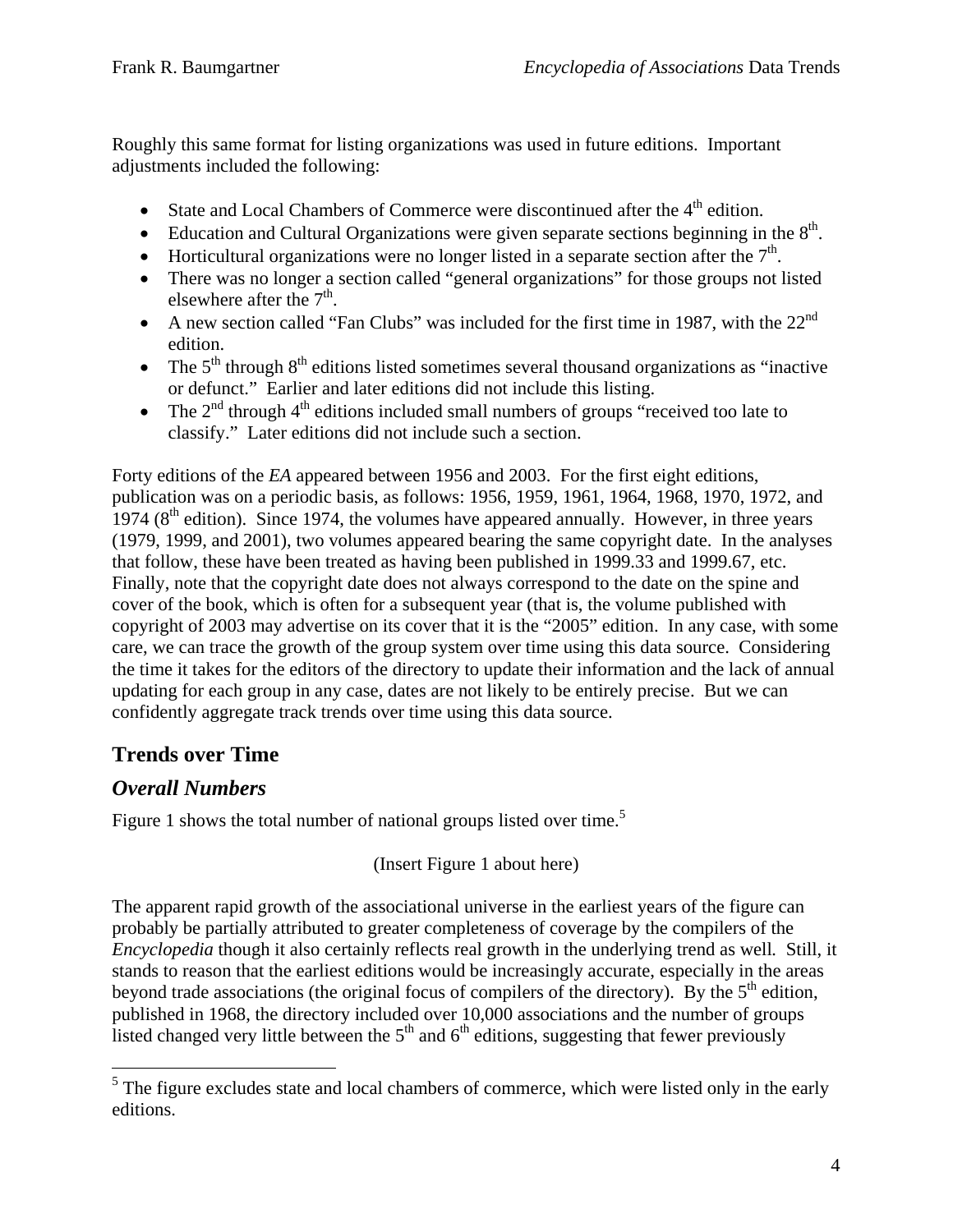overlooked organizations were entering the database. We can be relatively confident that trends from that point on reflect real growth in the numbers of groups in existence (and most likely the bulk of the increase in the period from 1956 to 1968 as well).

The total number of groups grew steadily from about 10,000 in the  $5<sup>th</sup>$  edition (1968) to over 22,000 by the  $25<sup>th</sup>$  edition (copyright 1990; 1991 is the date on the spine of the book). The series reaches a peak of 23,003 in the  $31<sup>st</sup>$  edition (copyright 1996), drops as low as 22,048 in the  $35<sup>th</sup>$ edition (1999) and finishes the series at 22,436 with the  $40<sup>th</sup>$  edition (2003).<sup>6</sup> In sum, we see steady growth from the 1960s to about the 1990s, with no further growth since then, but no significant decline either. In any case, the fact that the number of organizations listed has stopped growing for almost the last 10 years is a significant feature of the data and is not likely to be any artifact of measurement by those involved in compiling the directory.

# *Growth by Section*

 $\overline{a}$ 

Figure 2 shows the size of each section of the *Encyclopedia*. The figure omits the first edition because its classification of groups into sections was not consistent with later editions. It does not include state and local chambers of commerce or other sections that were later discontinued, those that were received too late to be classified, inactive and defunct groups, or fan clubs (listed only in the 22<sup>nd</sup> edition and later). It lists educational and cultural groups as separate series even though these were listed together in the first to the  $8<sup>th</sup>$  editions (for editions 2 through 7 they were assigned proportionately based on the proportion of the total that each represented in the  $8<sup>th</sup>$ edition).

(Insert Figure 2 about here)

The figure is relatively difficult to read because there are so many types of groups listed. However, general trends can certainly be discerned, and some particular sections can be seen to have grown dramatically. Others can be seen to be relatively stagnant.

Figure 3 presents the same data as a stacked area graph. The total numbers correspond almost but not exactly to those presented in Figure 1 because a small number of associations were listed in Figure 1 but were not in consistently defined sections over time so are not listed in Figure 3.

(Insert Figure 3 about here)

Together, figures 2 and 3 make clear that there has been not just growth, but quite differential growth over time in the associational landscape. While most types of organizations have grown in number, some sectors have seen much more growth than others. Public affairs organizations grew from just 117 groups in the  $2^{nd}$  edition to 2,161 in the 27<sup>th</sup> edition before declining slightly to  $1.847$  in the  $40<sup>th</sup>$  edition. Labor unions and other similar associations, on the other hand, numbered 225 in the  $2<sup>nd</sup>$  edition and just 216 in the  $40<sup>th</sup>$ . No one will be surprised at the growth

<sup>6</sup> The *Associations Unlimited* electronic data base includes state/local and international associations as well as national associations. In recent years printed volumes including these entries are also available, in addition to the volumes that include only national entries.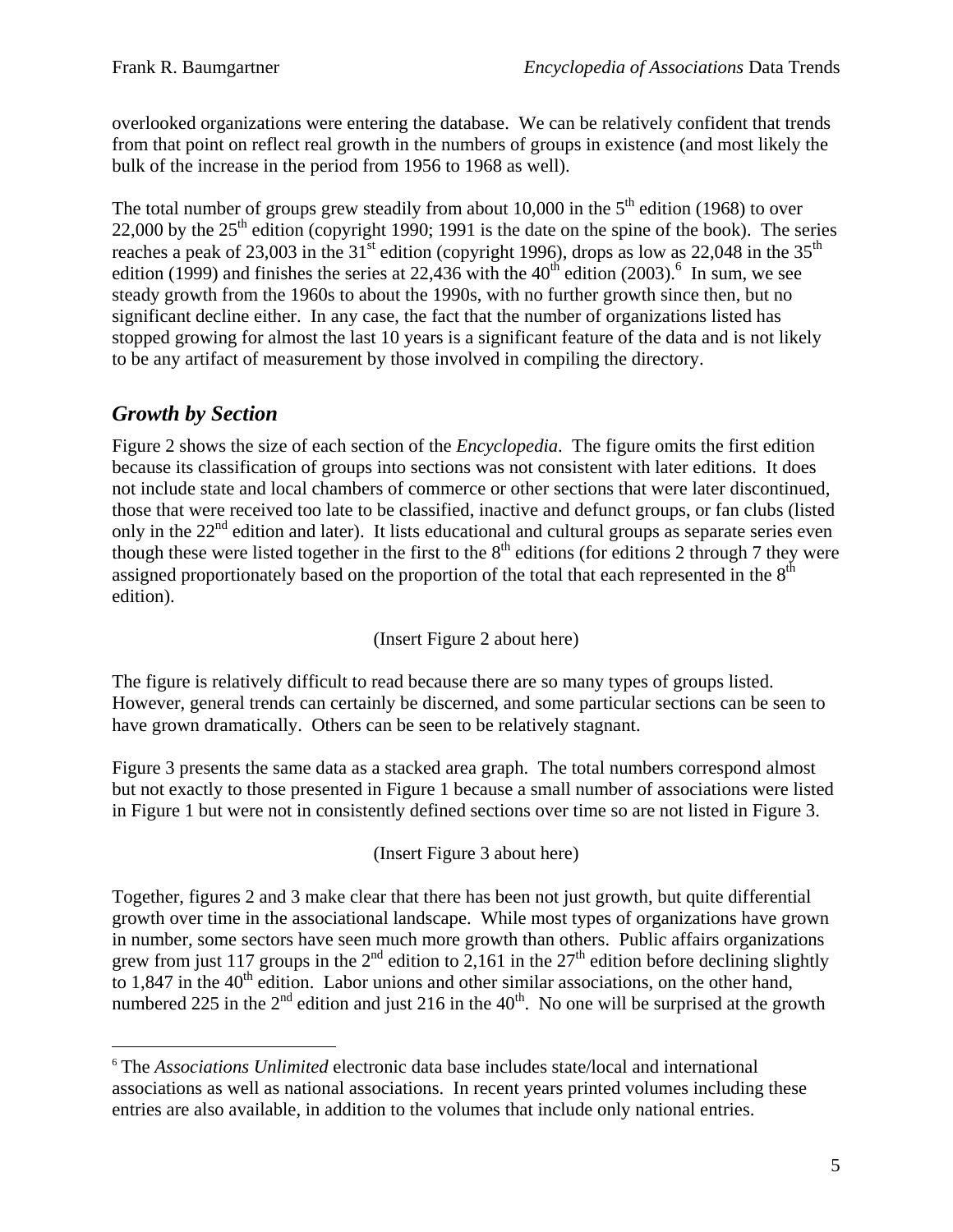of health-related organizations, from 442 in the  $2<sup>nd</sup>$  edition to 2,742 in the 40<sup>th</sup>. But the figure makes clear that each organizational sector did not go through a similar process. While many grew, others stagnated or even declined. Another apparent characteristic of the data is that the relative importance of trade associations in the associational landscape has declined. While trade associations remain the largest section of the *Encyclopedia*, they have declined as a proportion of the total number of groups listed in each volume. This decline has been relatively steady as well. Recall that the *Encyclopedia* began as a directory of trade associations, so there is some reason to expect that it was more complete in its coverage of trade groups than other types of associations in its earliest years. However, since the 1970s at least, the *EA* has been a general directory of all kinds of associations and the decline in trade associations as a proportion of all associations listed is not likely to be only an artifact of the way the data were collected.

# *The Diversity of the Associational Universe*

A pie-chart is the simplest way to see the relative make-up of data across nominal categories. Figures 4 through 9 present a series of simple pie-charts showing the relative distribution of the associations listed across the sections of each volume.

(Insert Figures 4-9 about here)

Figures 2 and 3 gave an idea of the numbers of groups per section; Figures 4 through 9 give an idea of the relative diversity of the associational universe. Note that data for the first edition are not strictly comparable to the later volumes because there were fewer sections in the *Encyclopedia*. Later editions show dramatic changes in the direction of greater diversity, however, and these trends are not due to any artifacts of how the *Encyclopedia* is compiled. We can look at this issue in more detail, and more accurately, in the following manner.

An "entropy score" is a measure of spread of observations across nominal categories. The value is based on the proportion of all observations in a given category times the log of that value, times -1 for convenience. A value of zero indicates that all the values are in a single category. The higher the entropy value, the greater the spread of observations across categories. Thus, the entropy score can be used as a single index for the diversity of a series of data when viewed across nominal categories as we have here. Let us call this an Index of Diversity. I calculated this index for each of the volumes from  $2<sup>nd</sup>$  to 40th, and present the results in Figure 10.

(Insert Figure 10 about here)

Dramatic increases in the diversity of the set of groups listed in the *EA* are apparent from the beginning of the series until the  $8<sup>th</sup>$  edition in 1974. From 1975 to about 1986 there is virtually no movement in the series, and then it begins a ten-year upward drift culminating in 1996, when the series reaches its greatest diversity. Since then there has been a slow decline in diversity though the system has remained quite diverse by historical standards. The year of greatest diversity, 1996, is also the year when the greatest number of groups were listed in the *Encyclopedia* (see Figure 1, above). Figure 11 shows that the diversity and the size of the organizational system covary quite strongly.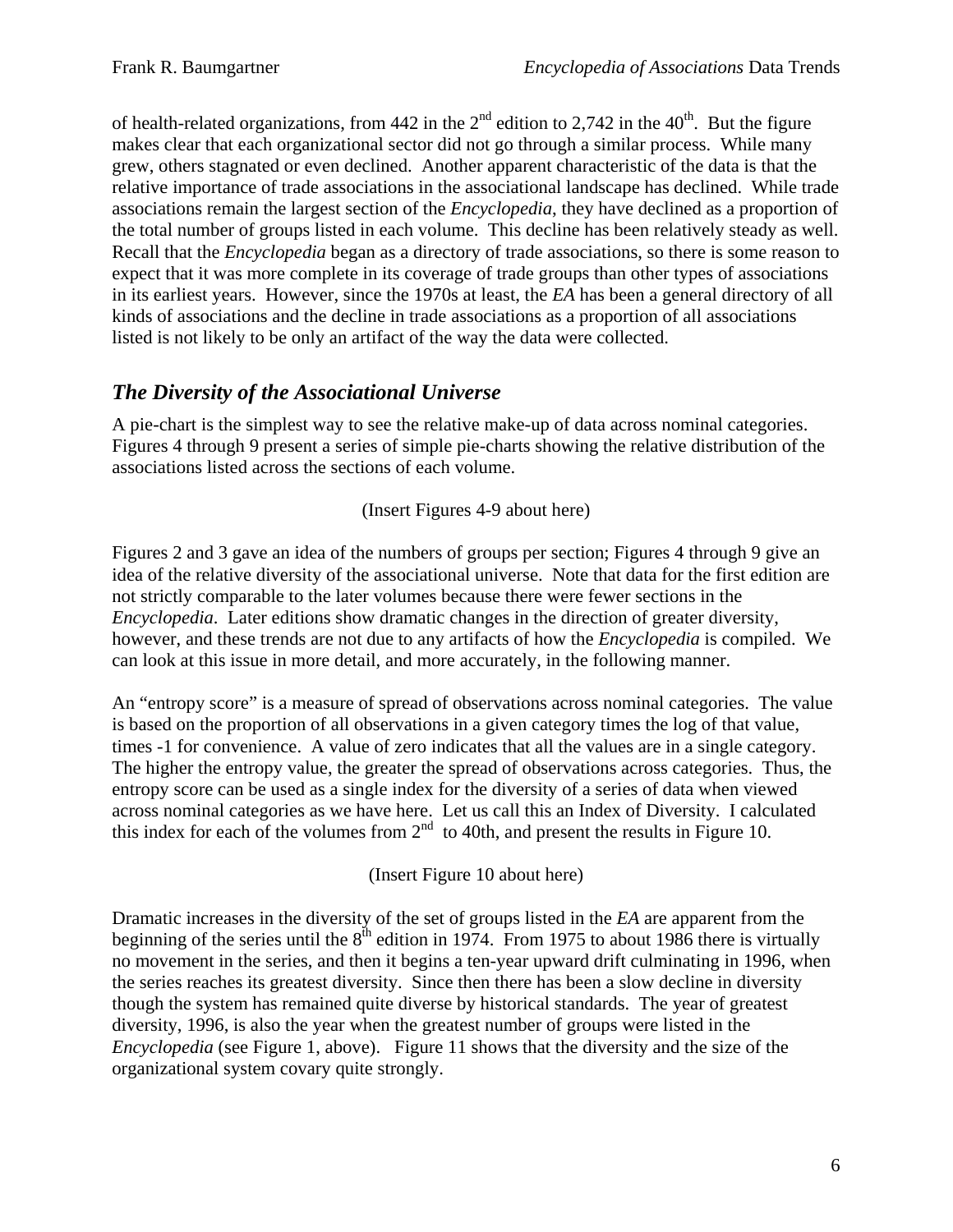(Insert Figure 11 about here)

The US associational system grew by leaps and bounds from the 1950s to the mid-1990s. The *Encyclopedia of Associations* listed more groups in each successive edition, and, further, the groups listed were more evenly spread across the sections. This indicates that the group system grew at differential rates with the greatest growth coming in those sectors that were previously the smallest. The result was a bigger and more diverse system each year for some 40 years. Since 1996, however, these trends have stabilized or reversed.

### **Conclusions**

This paper has laid out data relating to the coverage of the *Encyclopedia of Associations* over time. It developed estimates of the number of groups overall and within the various sections of the *Encyclopedia*. It showed that the data source can be used to trace the size and diversity of the US associational system. While the early editions of the association showed considerable variation in coverage, by the 1960s the *Encyclopedia* appears to have moved to relatively complete coverage and also to have stabilized in the organization and presentation of the data. In this paper I have provided no outside assessment of the completeness of the coverage of the *Encyclopedia*. Rather, I have simply described the trends apparent in the data. In another project, John McCarthy, Andrew Martin, and I have assessed the completeness of the labor unions section of the *Encyclopedia*. When compared to data available from the Department of Labor, which attempts to have a complete census of unions, *EA* coverage is very complete. Among unions with more than 10,000 members, coverage in the *Encyclopedia* overlaps with the Department of Labor data in 95% of the cases. (Coverage is lower among smaller unions but overall remains above 75% even including smaller organizations; this compares favorably with using a telephone directory, for example.) Thus there is some reason to have confidence that these data reflect accurately the social trends that generate the tens of thousands of associations that are listed in the *Encyclopedia*.

In a directory as large as the *EA* there is little reason to expect the numbers to be perfectly accurate. However, as an on-going publication operating according to certain routines of administration we can compare the values from one year to the next with relative confidence. Users should be aware that the source described here is likely to be most accurate for larger and well established organizations; virtually all large and long-lasting groups operating at the national level are likely included. On the other hand, newer and smaller groups are more likely to be missed. And, of course, groups that are not national in scope are not listed at all. An estimate by Erik Johnson of the lag between reported founding dates and eventual inclusion in the *EA* for national environmental associations puts it at an average of 6.2 years. (That is, it takes this long for a newly created organization to be listed in the *Encyclopedia*. Groups that are very short-lived or which never reach a certain level of organizational strength may be entirely missed.) Information on inclusion lag times and their variation across types of associations will be important in helping to interpret patterns or growth and decline in the associational landscape in the later years of these series. With a complete *EA* dataset we can compare the reported founding dates of all organizations with the year in which the group was first listed in the directory. Such an analysis shows that it typically takes several years for groups to be listed. Once listed, however, groups typically remain in the directory. This means that the *EA* is likely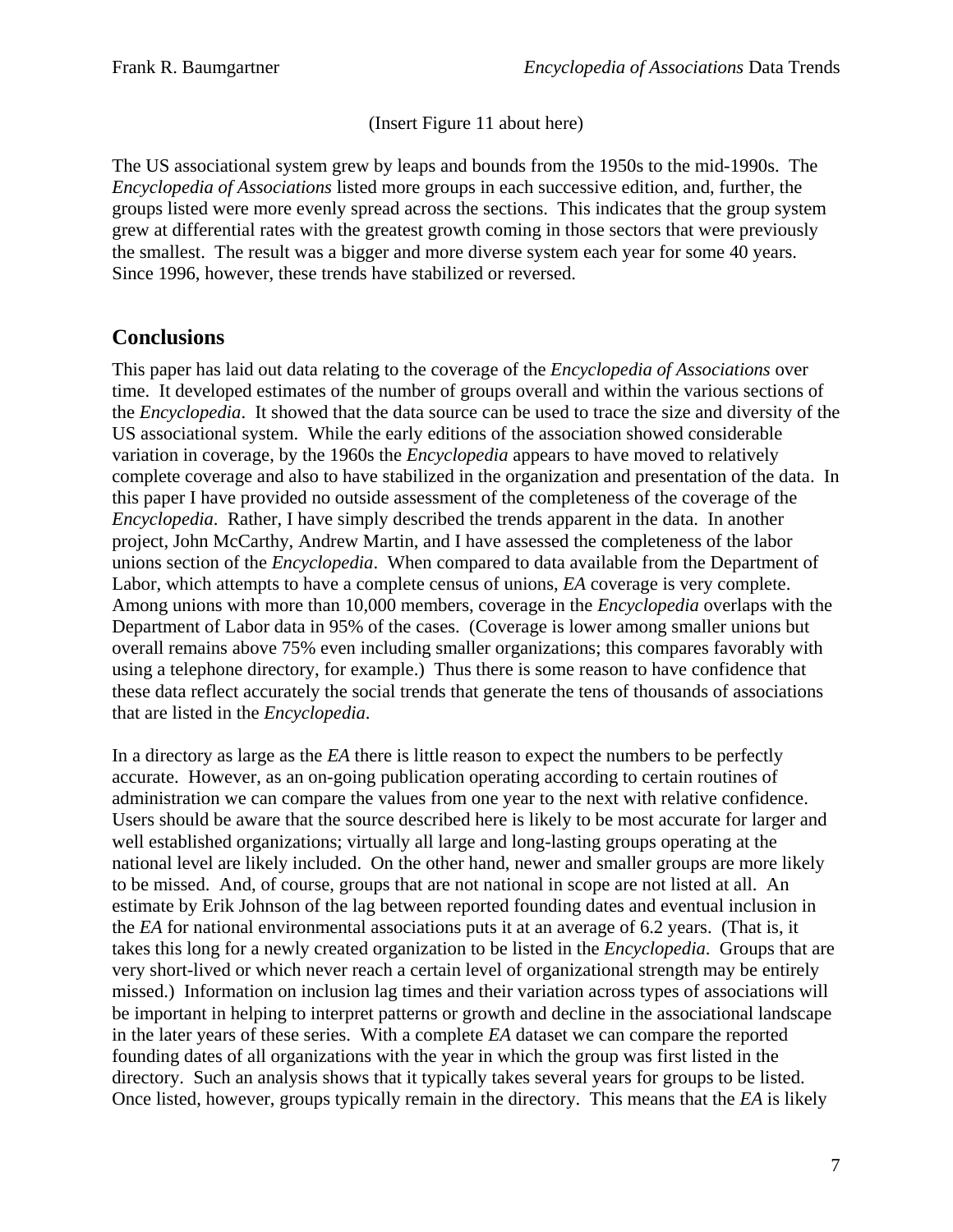to be quite accurate in relatively stable domains of organizational life and among the largest organizations. It is of course harder to keep up to date if organizations are constantly mutating, emerging, and transforming.

The goal of this paper is simply to describe some new measures, explain the techniques used, and provide these estimates for the scholarly community. I hope that this new data source will be of wide interest to political scientists, sociologists, and others.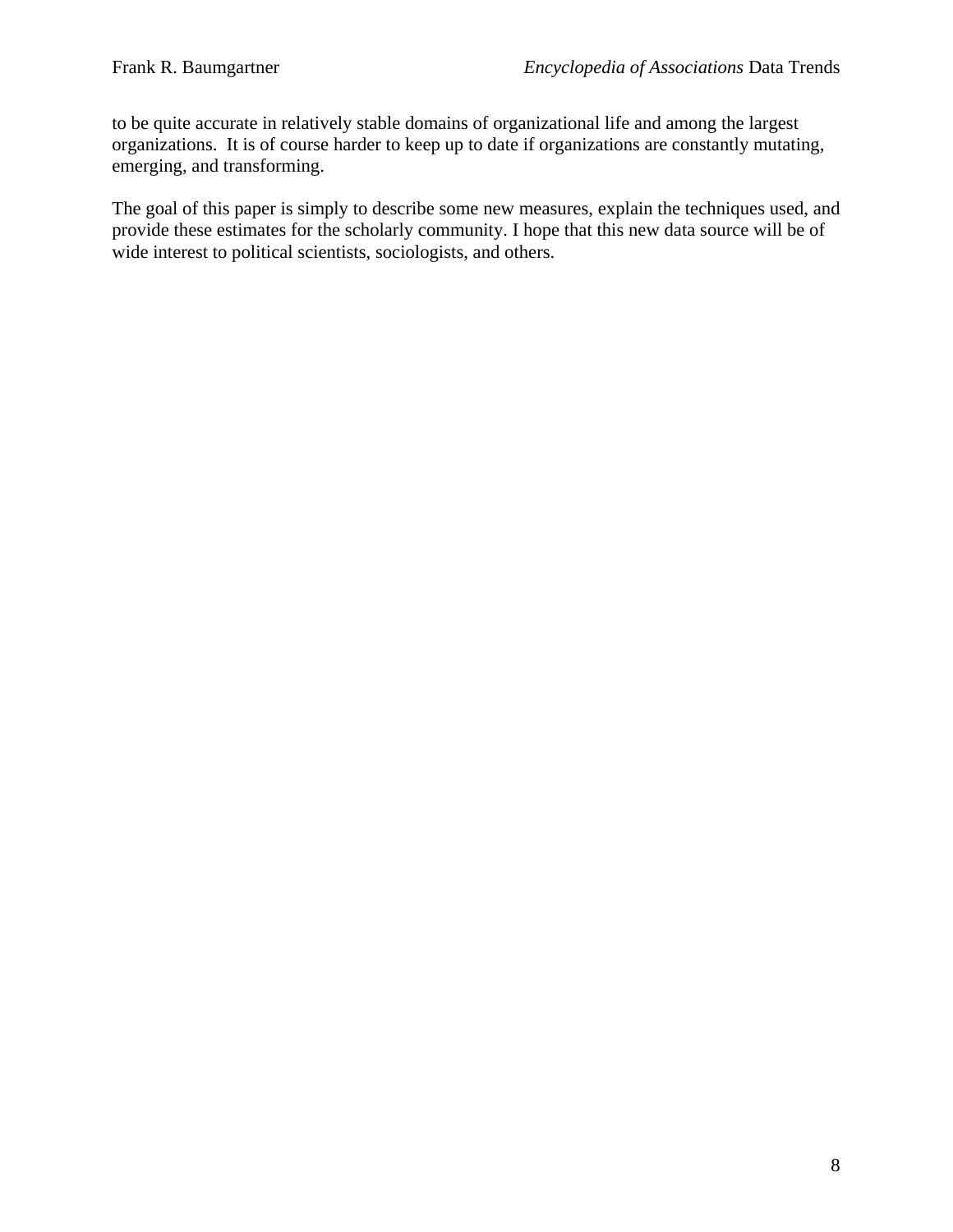

Figure 1. Total number of associations listed, 1<sup>st</sup> to 40<sup>th</sup> editions, *Encyclopedia of Associations*.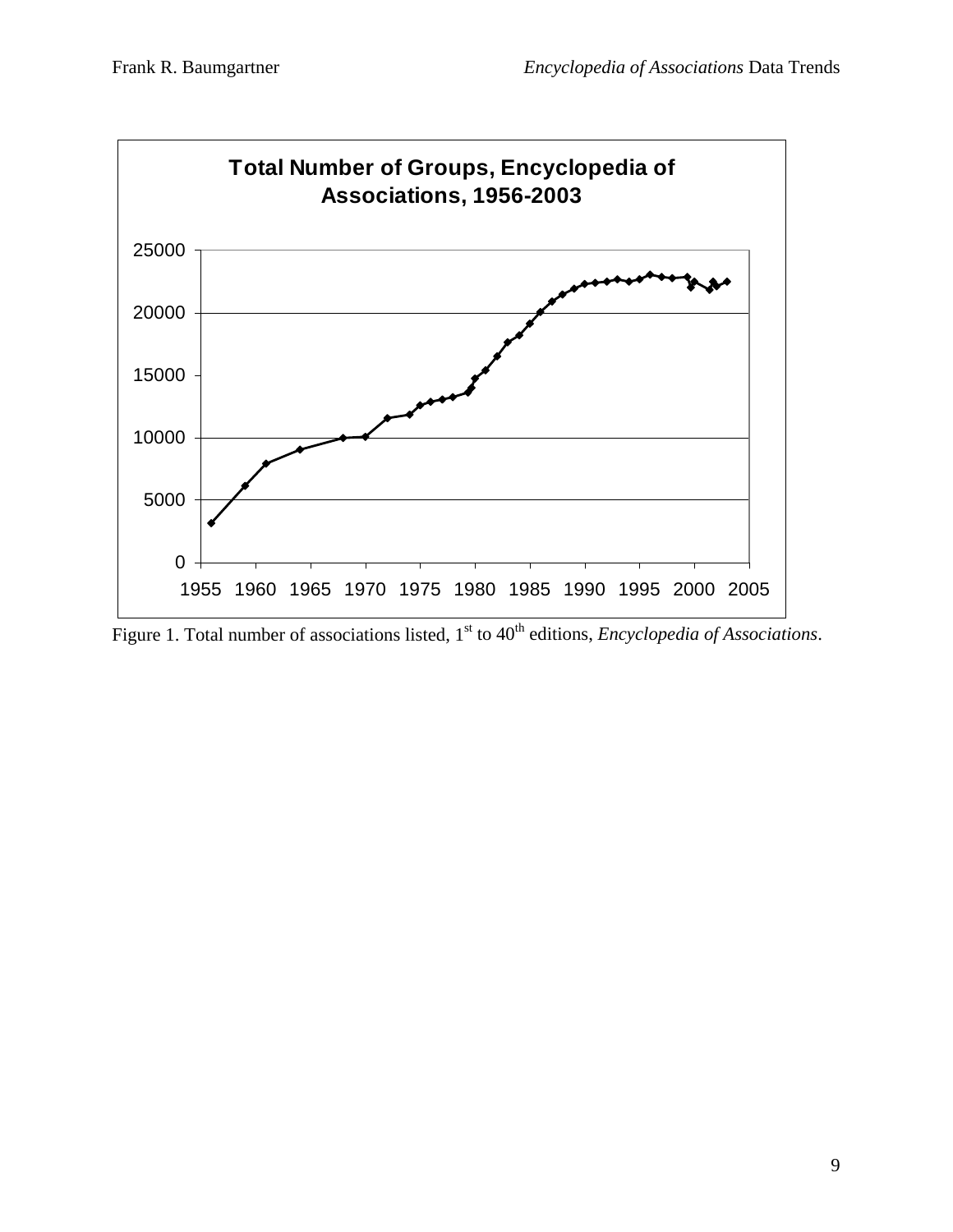

Figure 2. Associations per Section, 2<sup>nd</sup> to 40<sup>th</sup> editions, *Encyclopedia of Associations*.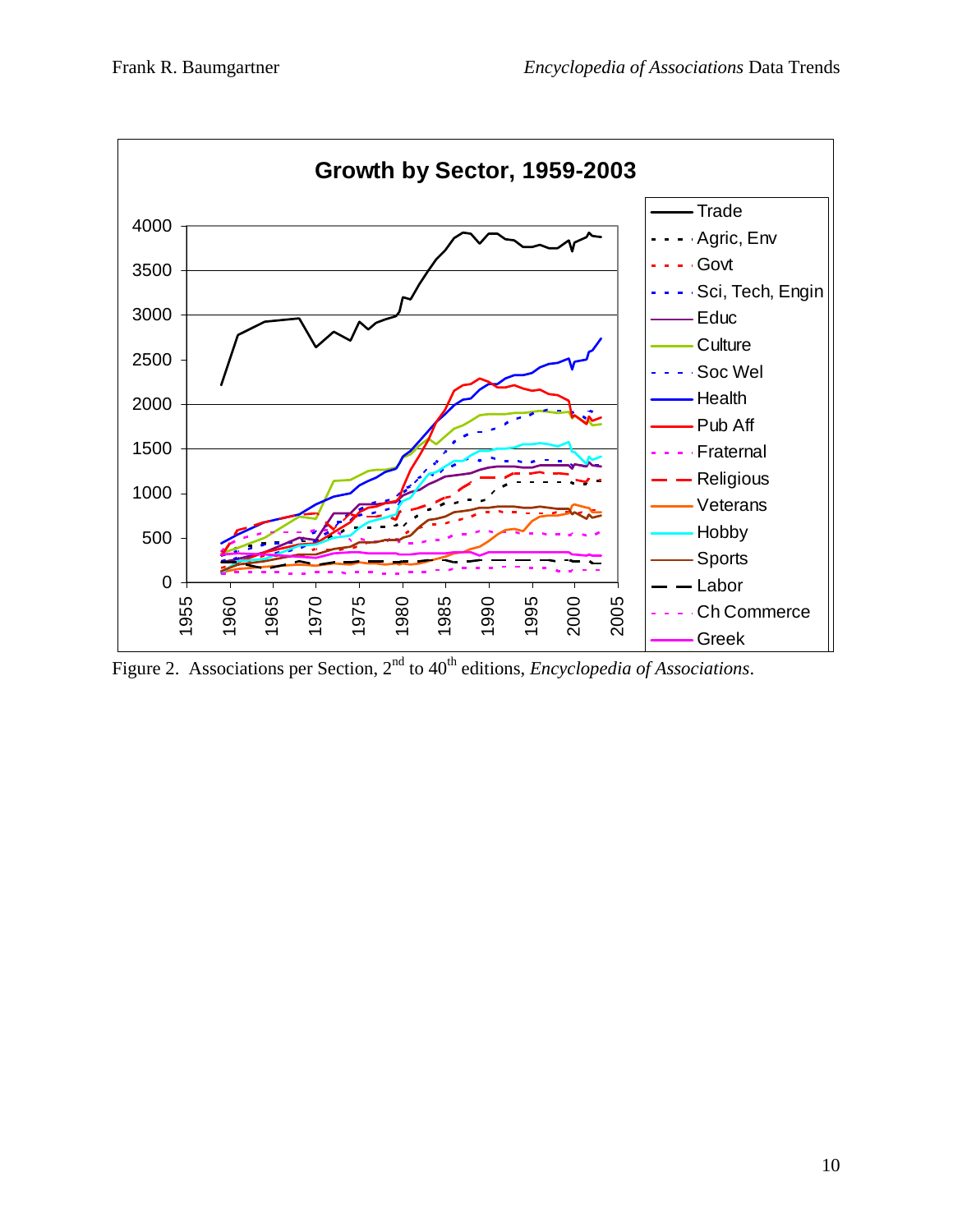

Figure 3. Associations per Section, 2nd to  $40<sup>th</sup>$  editions.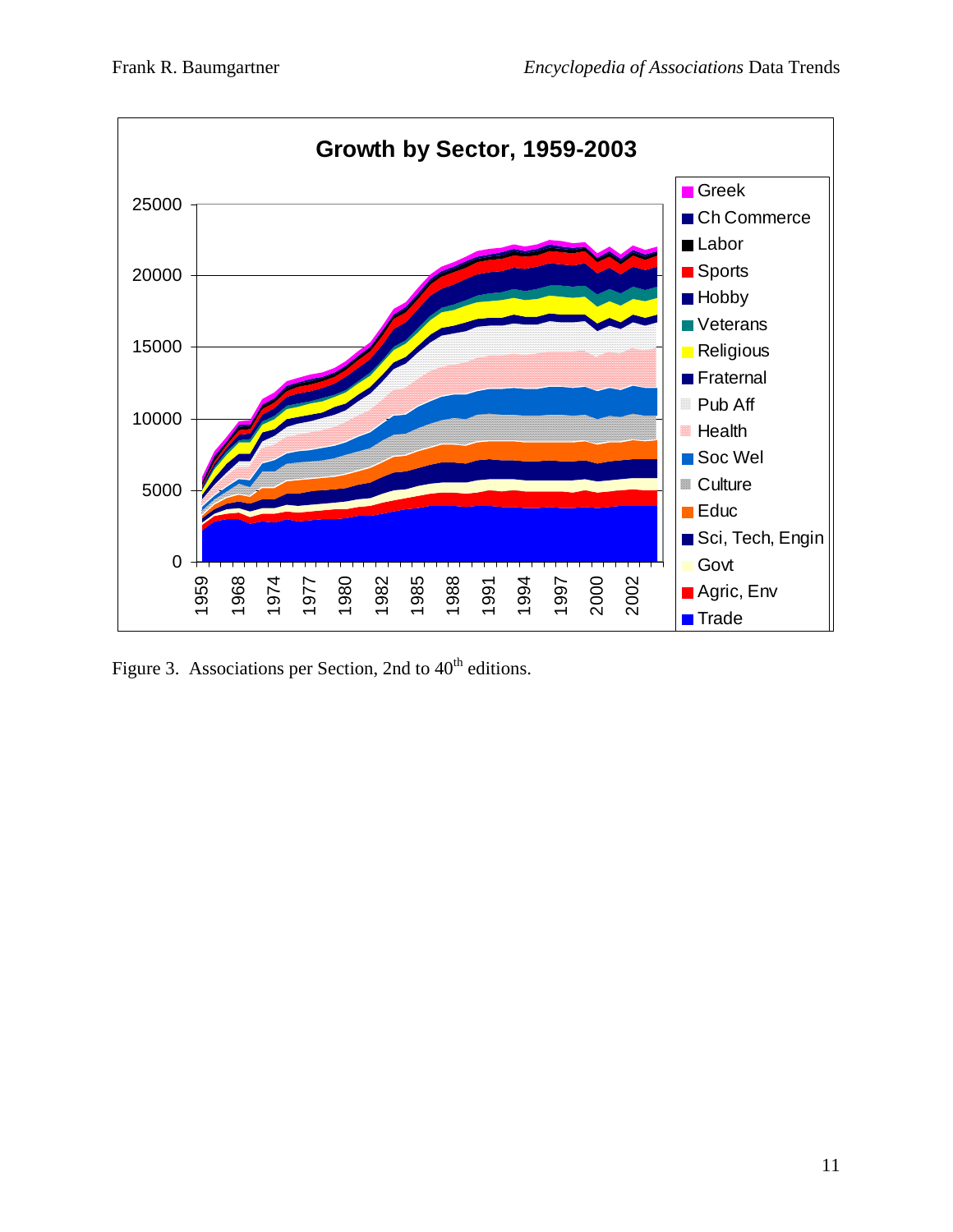

Figure 4. Associations per Section, 1<sup>st</sup> Edition, 1956.



Figure 5. Associations per Section, 4<sup>th</sup> Edition, 1964.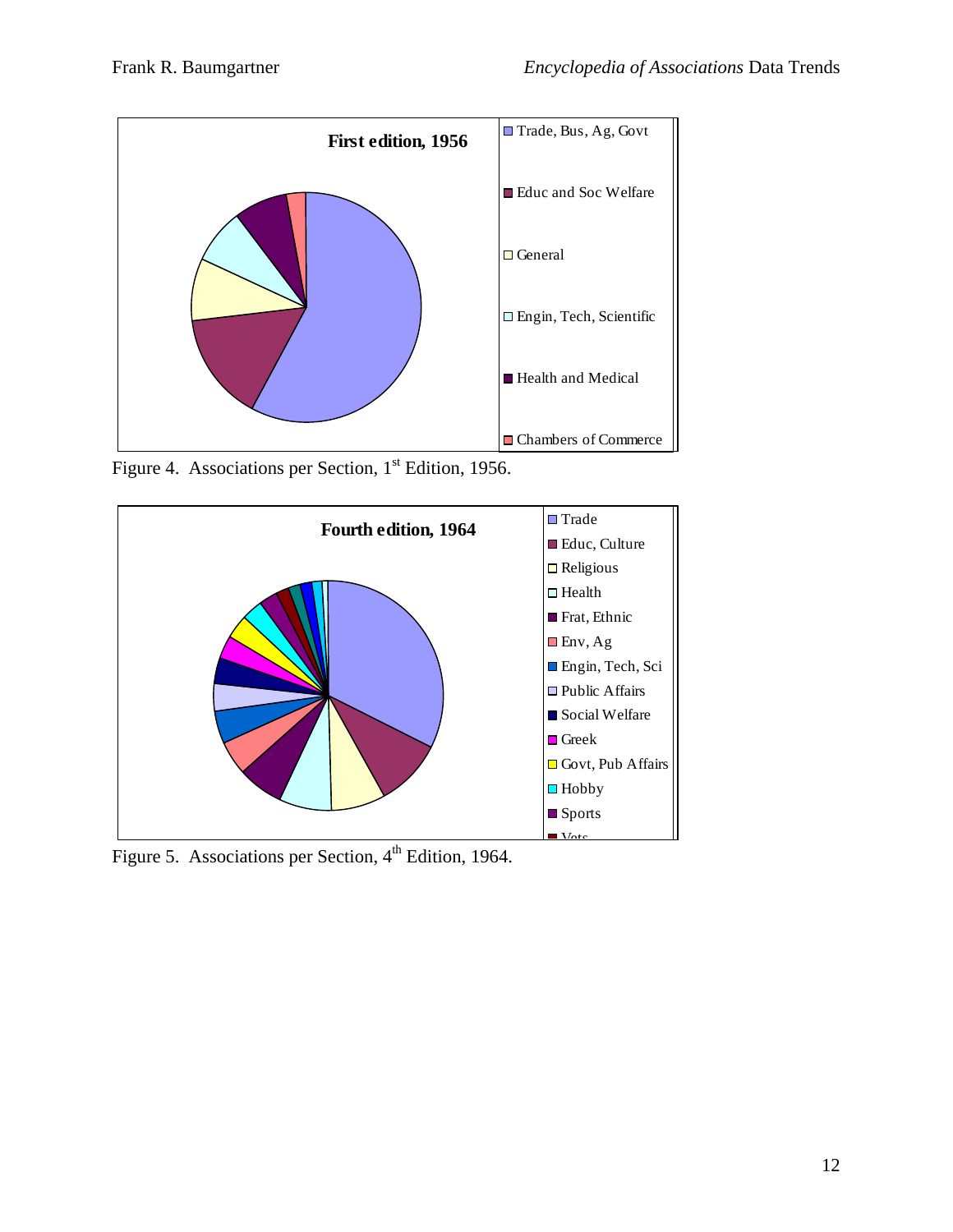

Figure 6. Associations per Section, 10<sup>th</sup> Edition, 1976.



Figure 7. Associations per Section, 20<sup>th</sup> Edition, 1985.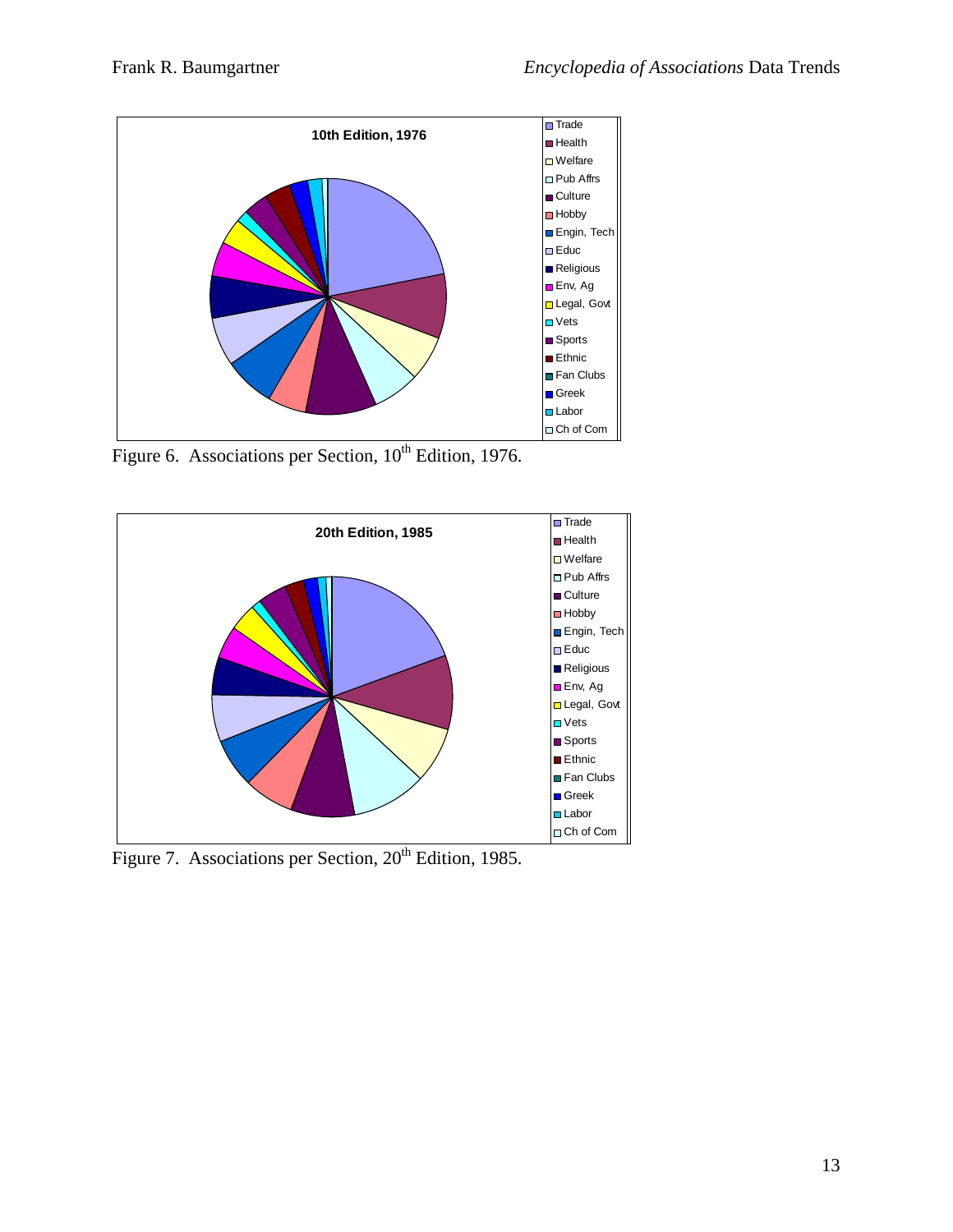

Figure 8. Associations per Section,  $30<sup>th</sup>$  Edition, 1995.



Figure 9. Associations per Section, 40<sup>th</sup> Edition, 2003.